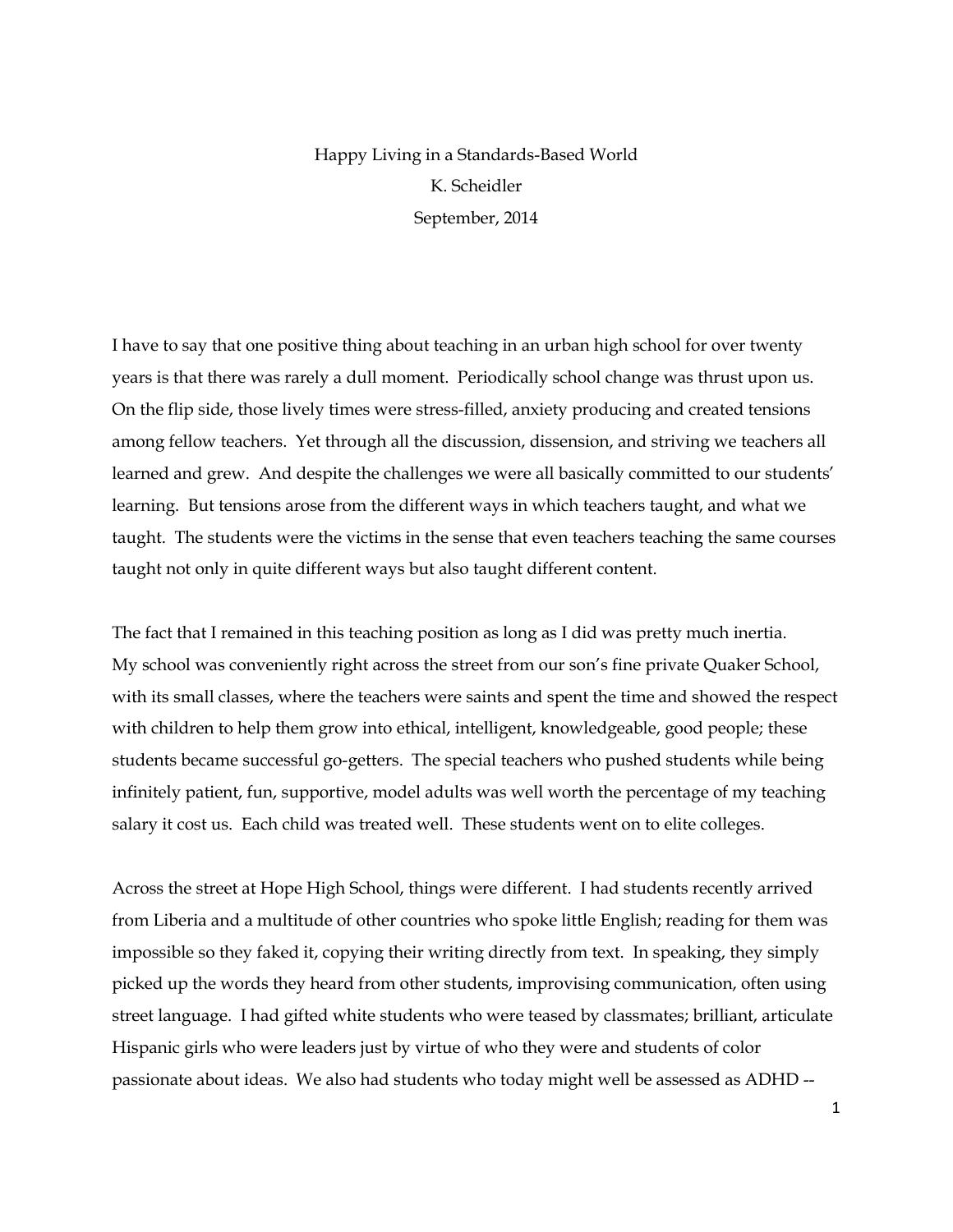Attention Deficit and Hyperactivity Disorders. These students were not well served in a large urban school at that time. Our large numbers of students now termed "English Language Learners" – the euphemism for marginal English language skills – often expressed their frustration by acting out.

Even with students who had been in our large school system over their school years, learning was variable. This was certainly so for students who moved in from another district, another state, often the transient low income students. Within our own school and departments learning varied. There was no commonality within a grade level or over the grades. It's no wonder that achievement was less than proficient. Demographics largely determined what students knew, or didn't know. Some could read and write when they came into our classes; others couldn't.



## *Hope High School, a "good" school* **just needed to hear "correct" English usage.**

.

Hope High School wasn't always like this. When I first started teaching right out of Brown University, there were three set tracks to which students were assigned. I was informed by my department head that the top track was to learn literary analysis terms; the classic texts were reserved for this level. The middle track had a "teacher proof" anthology – just go through the book page by page, ask the questions at the end of the passage. The "bottom track" students

My department head told me I should just speak to them in middle class "proper" English, so they would learn standard language.

I was afraid to meet that class we called the "lower level." I imagined a "Blackboard Jungle" with unruly students. It turned out these students were very sweet in this small class, and when encouraged, had a lot to say that was interesting. The African-American student who wore dark glasses—quite sinister, Black Pantherish looking -- I later learned did so because he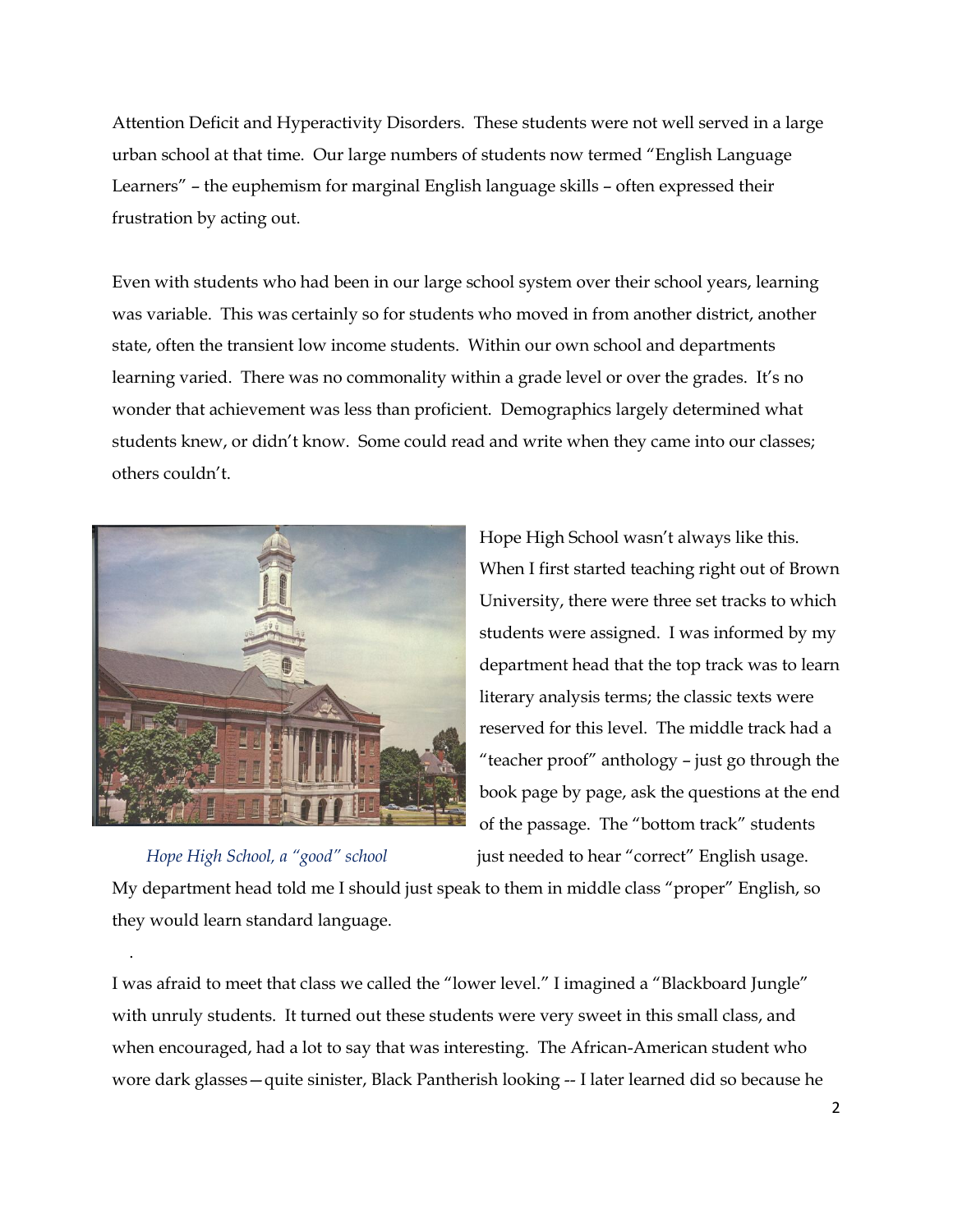had an eye defect. He was a very nice young man. These students not only understood our readings, they had strong opinions on the ideas of the text, which they articulated well. They spoke English just fine.

Decades later I can still see their faces. These became the lost students. It was the top track students who were being prepared for, and attended, the Ivy League colleges. I talk with people today who bemoan when Hope was a "good" school. That is, it was good for them. However, with high numbers of students of color attending the school, few of these students graduated.

At this time we had the children of the local University professors at our school. The East Side community liked the strict discipline in which I saw students "counseled out," and expelled. The tracking system served the middle class white students just fine. The lovely row of cherry trees across the front lawn of the huge building had been planted there by the involved East Side parents. Today that row of bright, hopeful blossoming trees is still there, but that East Side community doesn't send their students to the school; families move to the suburbs, or send their children to the private schools. If finances are tighter, students attend the public exam school.

When I began teaching at Hope, school wasn't serving all kids. Then Hope High School exploded.

My students, clearly alarmed, informed me before school that spring day that the African-American students had come to school with weapons. Acculturated by my veteran colleagues, I heard but disregarded what they were telling me. I urged the students to go to their classes. Just another rumor. Then we heard it. Safely in my classroom on the third floor it sounded like the first floor blew up. Students charged down the first floor corridor with long poles, smashing the corridor lights. A rumor went around that one teacher was injured; later the story was only that she was pushed. Another rumor was that someone heard a gunshot. We shivered. Not true. The back door of my classroom was quickly opened and a teacher pushed in her students who had been in the library with its open doors. My classroom doors were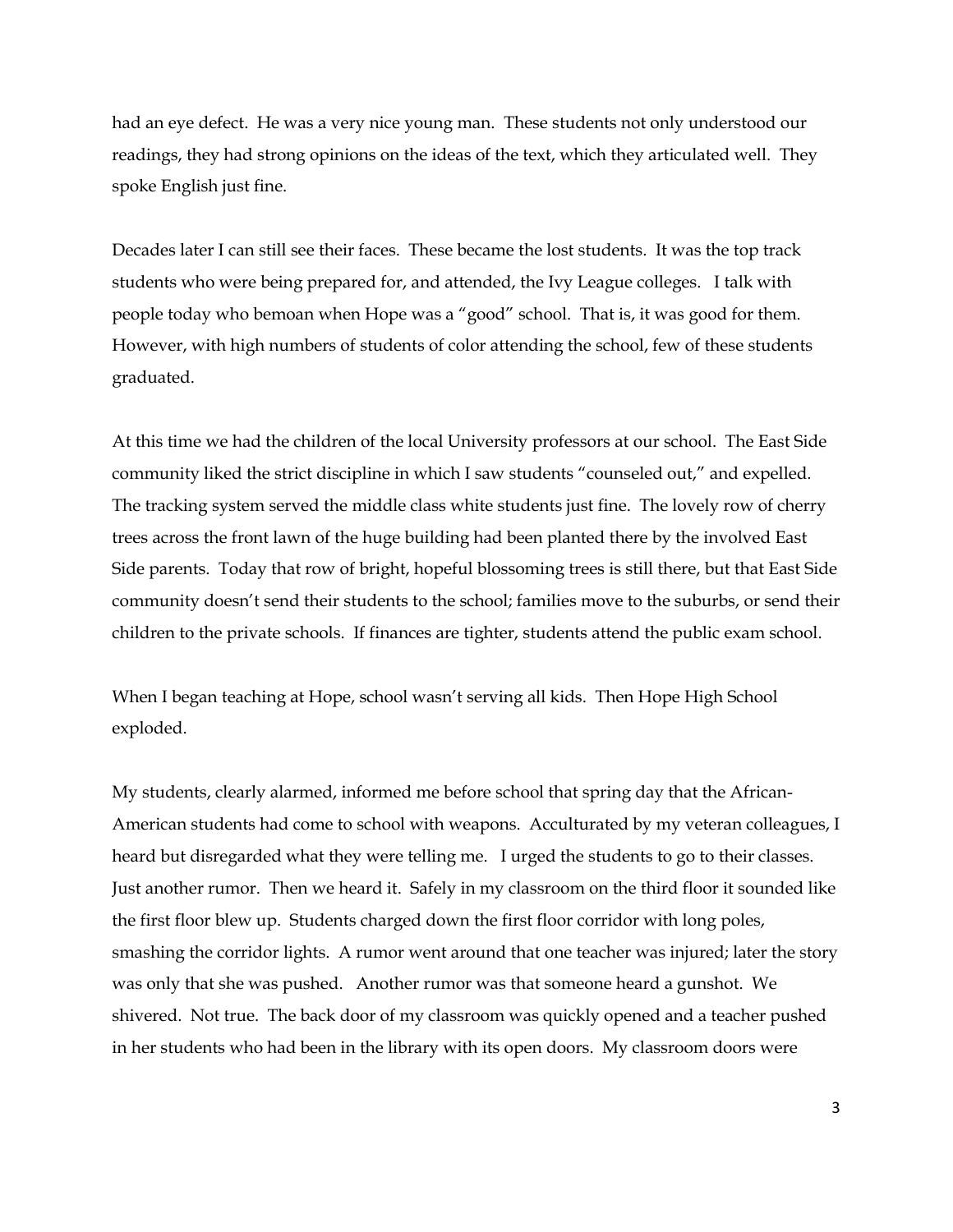locked from the outside. No one said anything. No one knew anything. We didn't understand what was happening. We were stunned, clueless.

When the dust settled, our school was closed for two weeks. Our entire faculty and administration met in another building. We talked as a group and tried to make sense of what was from legendarily then on called "the riot." Slowly the pieces came together. Unlike today's random school attacks by disturbed individuals, this disruption was political in nature. Students charged that the system and some teachers were racist.

As a new young teacher at the time I listened to hear what was being reported to us as grievances that our students of color had. I heard the denials on our staff, and I tried to understand. For the next months and years we were provided "sensitivity sessions," with presentations and meeting in small groups. Some of us white teachers dismissed the event, or charged it was instigated by "outsiders," not our students. Others tried to address the charges.

Our English department rose to the occasion. We met, often. We threw out our old leveled curriculum and developed "mini-courses," a quarterly course change in which we could create our own courses on any topic. A student could choose any course. There was no leveling of courses. This was an attempt to respond to the charges against tracking students, clearly discriminatory. Little had been expected of or provided to our minority students. High level district and school administrators, to their credit, had listened to the charge of discrimination.

Our new mini-courses were untracked, leveled by student interest, intended to break up the tracking system and to relate better to all students. Our heroic, gray-haired distinguished department chair held open discussions with our English department. He was infinitely patient. He listened to us, and led. It takes a respected school leader to promote change from within. We met often, at times at a teacher's home. This was different from the virtual lack of real communication earlier. We changed our teaching and what we taught in an attempt to speak to students. This was stressful, fun and a lot of work, creating many new courses. We all were engaged, that was for sure. Veteran teachers put aside treasured classic texts – the formerly required Silas Marner's -- to try to fit this new world. But over time, standards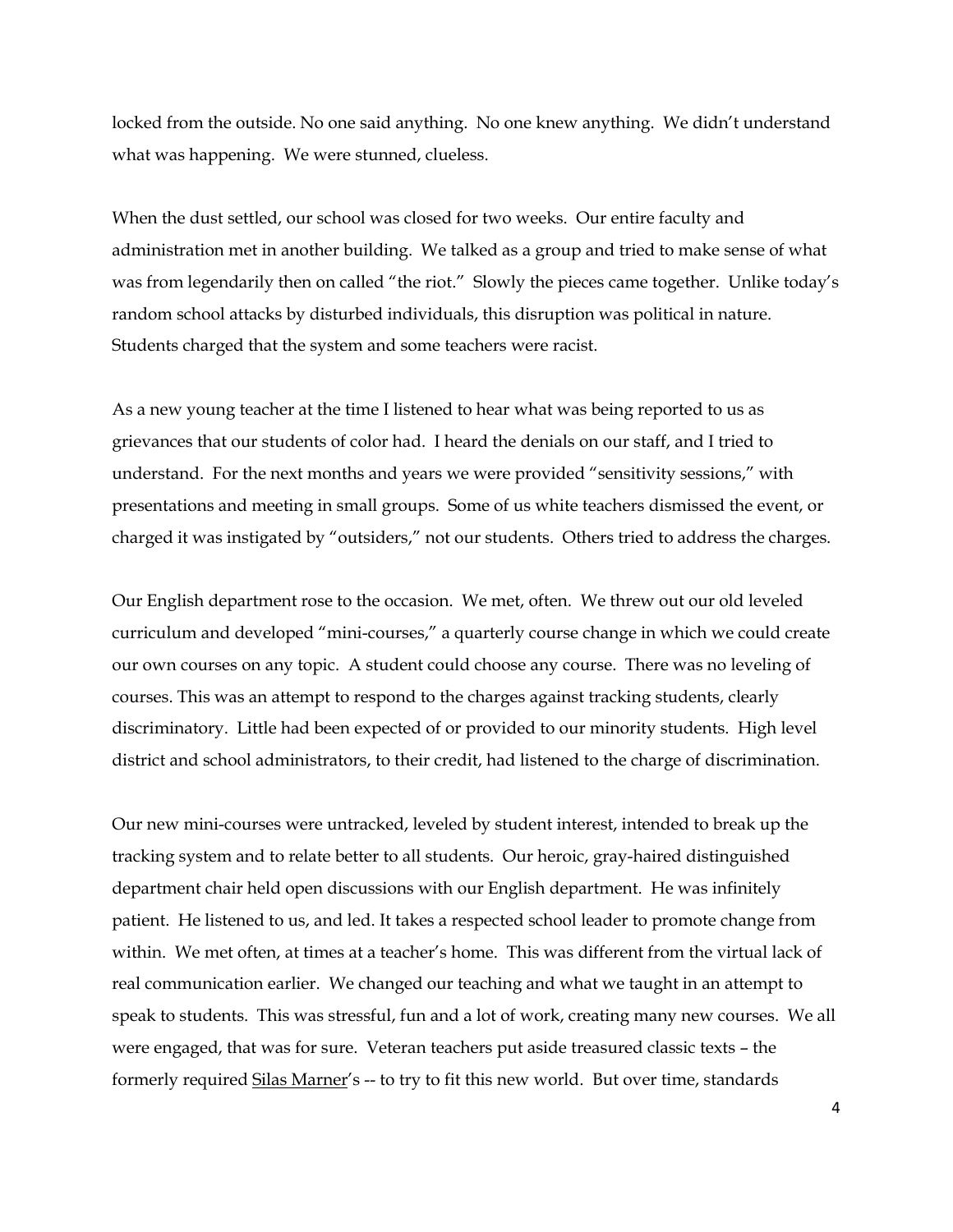slipped. This major change was especially unsettling to our veteran teachers. Their world was shaken, belief systems challenged.

Times changed, again. The "back to basics" movement arrived. Our quarterly courses were eliminated. The rotating schedule, which gave each class a chance to meet at a better time of day, was dropped. A standard, boring same schedule of teaching five classes a day promoted ennui, not enthusiasm. Helping individuals was not in the program.

School became boring for me, so imagine what it was for our students. There had to be something else. Veteran teachers were happy. "The pendulum has swung back," one delightedly announced in the faculty lunch room. We reverted to the old school "factory model" which leveled students, short-changing struggling students. Even with the dramatic impact of revolt we had had from students and their supporters, school easily reverts back to the old way without continued leadership.

We had no data to show if any of our changes had worked for students or not, only opinion. This was the pre-data era. We returned to the old stratified classes that had "worked" earlier. It had worked in people's minds. The strong pull back to the old system was dictated by the beleaguered upper level administrators. Administrators were of the older generation, and this was the traditional way that they knew. Ostensibly this return to the old system was a better, more stable environment. But school lacked focus other than management. With our upper echelon of students now long gone with the white flight from the earlier disruption, the old system was restored. But school didn't work in the sense of learning. Again, demographics determined achievement, determined destiny. And now demographics were 85% low income, children of color, English language learners and special needs students. Other students left our East Side school for the suburbs, private schools, or the city exam school. We were in a downward spiral; discipline issues increased.

Then came Ted Sizer, Ivy Leaguer, "Boy Dean" of the Harvard Graduate School of Education in his 30's, former headmaster of Phillips Academy. Sizer became Chairman of the nearby Brown University Education Department, just a few blocks down the street from our school.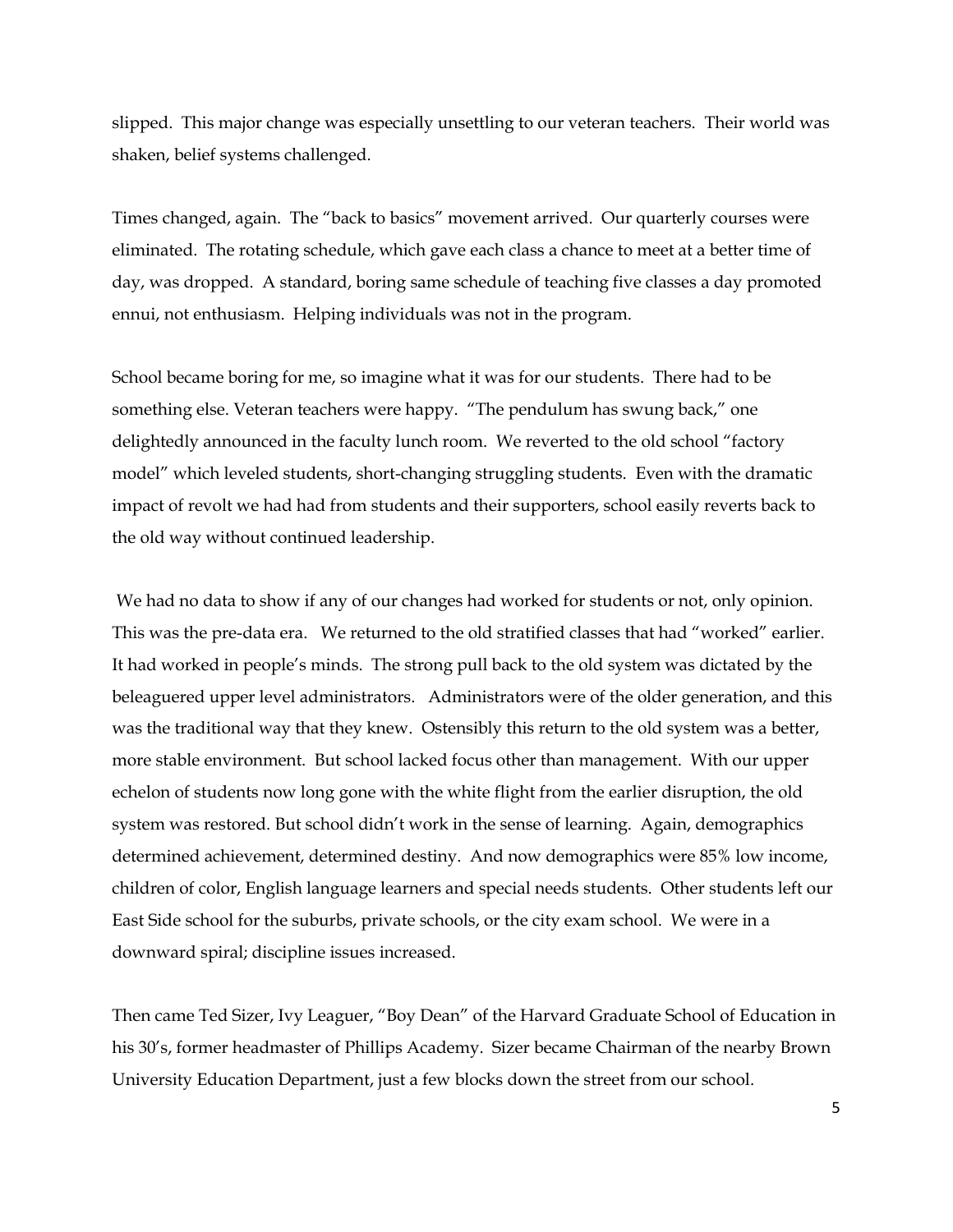Sizer knew the school research. Jeannie Oakes of UC Berkeley had studied schools and found that only the top track students were getting the privileged information that prepared students for college. Primarily it was only those students in the top level courses who acquired the study habits, strong writing and reading skills, academic learning, terminology and behaviors that would serve them well in college and the workplace, the privileged class.

Sizer brought education researcher James Coleman to speak at Brown. Coleman's large-scale quantitative study showed that of all the "in-puts" –- teacher degrees, teacher salaries, media resources, class size, per pupil expenditure –- the one data piece that correlated with high achievement was demographics. By organization and structure schools weren't working to change student achievement. The school organization remained that had served well the factory workers versus the elite who were to attend college. Schools were designed to serve well only the top students. Sizer – a product himself of private boarding schools -- popularized this understanding. He made it real to school people. As a teacher, it took me a long time to understand Sizer's common public statement, "Tell me a student's family income and I'll tell you his SAT score;" demographics determines a student's school success, not schools. Sizer bravely confronted the common disservice. Public schools for the most part weren't making a difference. Not everyone wanted to hear this.

Magically, and as profound a change as our "riot" that turned our school and our world upside down, our new younger Principal had befriended Ted Sizer, who spoke to our faculty. To my surprise, our faculty voted by an 85% vote to have a program in our school that would be different. I had been on a leave that year, ready to resign from a sense of lack of accomplishment in my teaching, but I heard about this change. Returning to Hope, I was asked to pick up the first full year of ninth grade students. I would be co-teaching in one large space with a social studies teacher. No longer isolated in my own classroom, we conferred on our cross-discipline courses and on our students. Talking with a colleague helped immensely. But long separated from talking with other teachers in our former "sink or swim" world of earlier years when there was no teacher collaboration, as a teacher group in this program we found collaboration hard. Today, in one of Sizer's great legacies which he termed "the conversation," teachers talk. Now we've moved from the conversation to regulation. Collaboration helps.

6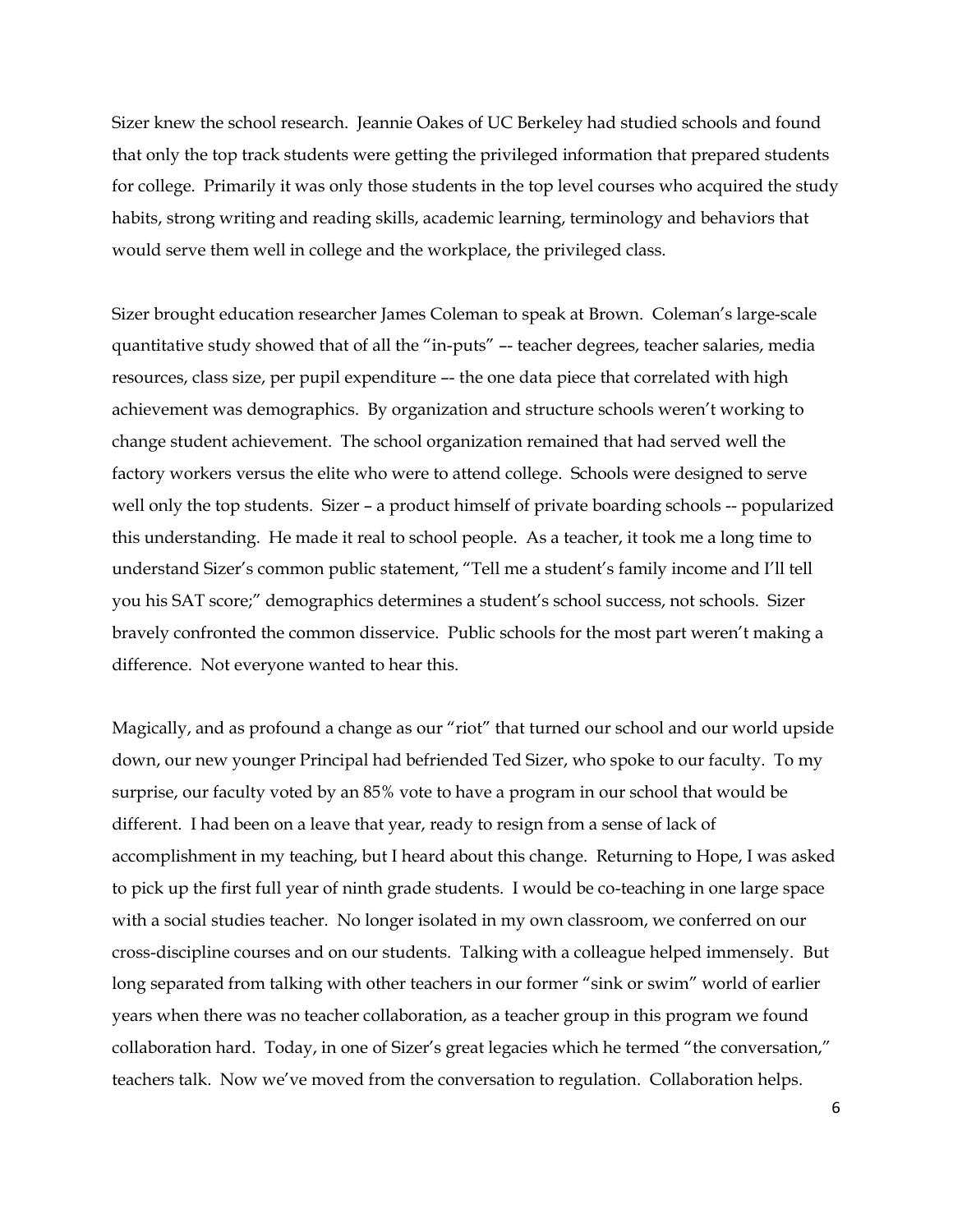Students changed in our new program. Our teaching schedule carved out for us teaching just two long block classes that alternated day to day, then lunch, a team meeting period, and a private "prep" period. This was a dream schedule. Tracking was eliminated. I taught just ninth grade English, the same course for all, modifying as needed for the particular students. Struggling students became engaged, no longer separated off with other students who just didn't get it. In mixed achievement level classes, more struggling students learned from the higher achieving students. With only one course preparation, I had time to think about my course. We got to know the students well. We still had the same number of students, so this was not more costly, but the teaching schedule burden of five classes a day with different courses was lifted, dramatically changing our work. I was teaching the same ninth grade English course to each group, varying as I chose. We would discuss literature, the students would have a break; they returned to class and wrote wonderful essays on their ideas. It was magic. It was real school. For everyone.

Students formed their own study groups, on their own, out of need. These were the urban students formerly short-changed or dismissed, the "discipline" problems. But newly motivated in our team-based program, many of our students took two early morning city busses across town in the early morning dark to meet in the library before school to process information, to compare homework, to discuss and help each other learn. Students who predictably normally would have dropped out of school told me they were going to graduate and go to college to become a history teacher like my teaching partner. John had attended private boarding schools and only knew how to show respect and support for each student. It was how he had been taught. John engaged students in thinking and ideas. Now inspired by school, a student told me she had arranged to spend an extra year in high school so she could attend our state college. One African-American student told me she was going to learn "computers," as she said, "To break out of all this." I understood "all this," the poverty cycle. I marveled at the students. School was serving them.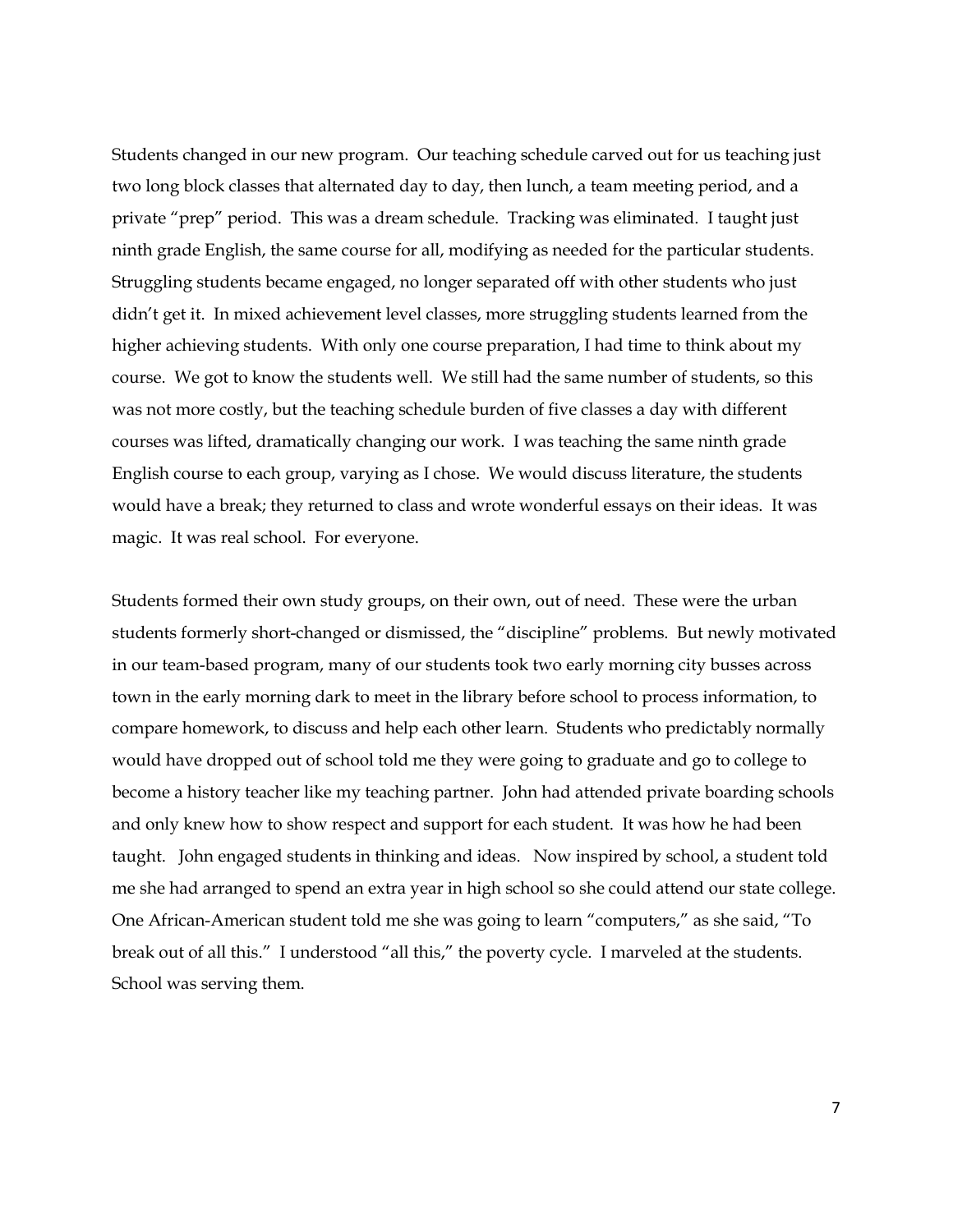

 *A teaching team brought common learning to students. With no data, the program was eliminated.*

Sizer's program became a national Coalition of Essential Schools program. Our program was, improbably, called Hope Essential. A central concept of Sizer's program was that all students would learn the same things, in ways appropriate for them. This was radically different. It was also the beginnings of thinking on common state and national standards, to assess the same learning of all students. Sizer was, not surprisingly, ahead of his time. If we had been handed certain learning standards for all our students to understand, would we have knocked ourselves out to ensure our students mastered them? You bet. Out of personal and professional pride.

With this new team program, we saw the change in student attitudes, motivation and performance. Our students were in a close group within the larger school that formed its own common expectations; hence learning. We were turning these urban kids – those earlier lost – into students, providing them with the learning that could lead to greater successes. But we had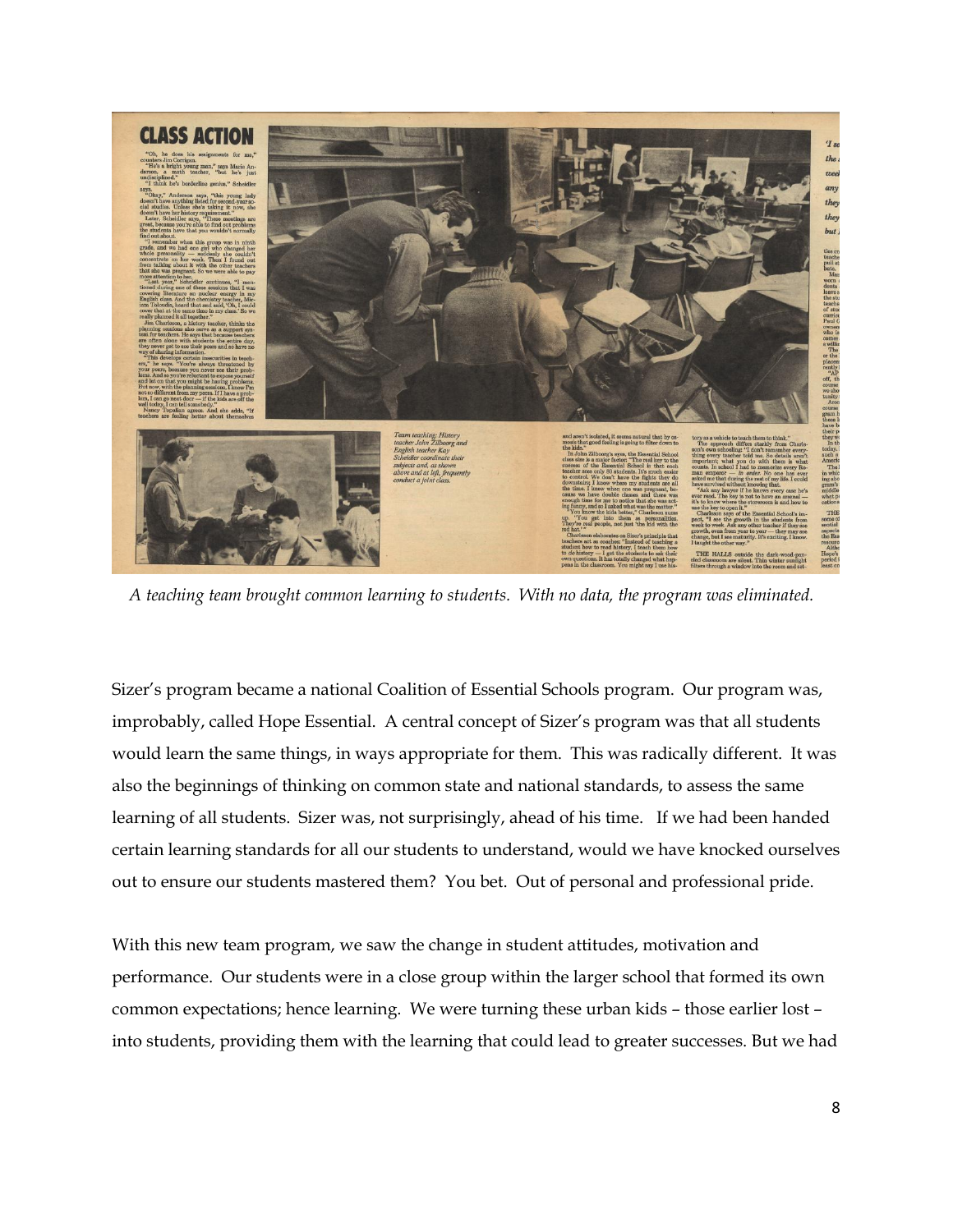no hard data, no achievement data, not even attendance data, to prove students were learning more.

Again, as administrations changed, so did the school change. We had no facts or data on achievement to support our program. With Sizer's program working, our program was eliminated. The plan was to create different smaller "houses" in the whole building. The school quickly fell into the lowest school accountability level of Restructuring status under the federal *No Child Left Behind* regulations. Ironically, the program that wasn't leaving students behind was eliminated. I hear reports now, things work better. However, nothing comes close to the dramatic successes of turning students around that we had attained earlier. But we had nothing to show others that *A special needs student in a* our program worked for students. We had no hard data. *physics class, Hope Essential*



For these and other reasons, I salute national learning standards and tests. Successes are reported and needs revealed and supported.

With Common Core national standards, assessments, and public reporting, classroom achievement – of all students -- is brought to the attention of administrators and the public. The national tests provide us with data on learning. Are test scores a perfect measure? No. But they're what we have to work with. Information is provided on what will be tested. Teachers work to help each student learn these key areas.

Today's test results get to the heart of our work in schools, which is student learning. They provide us with standards that guide learning from year to year. Under federal guidelines students are now measured on their growth over a year, not on whether they make the jump to Proficient on the tests. Attaining Proficient is a huge leap for many with disabilities that interfere with learning, ELL students, and students from low income homes and neighborhoods in which survival, not education, is primary. For this program of common standards and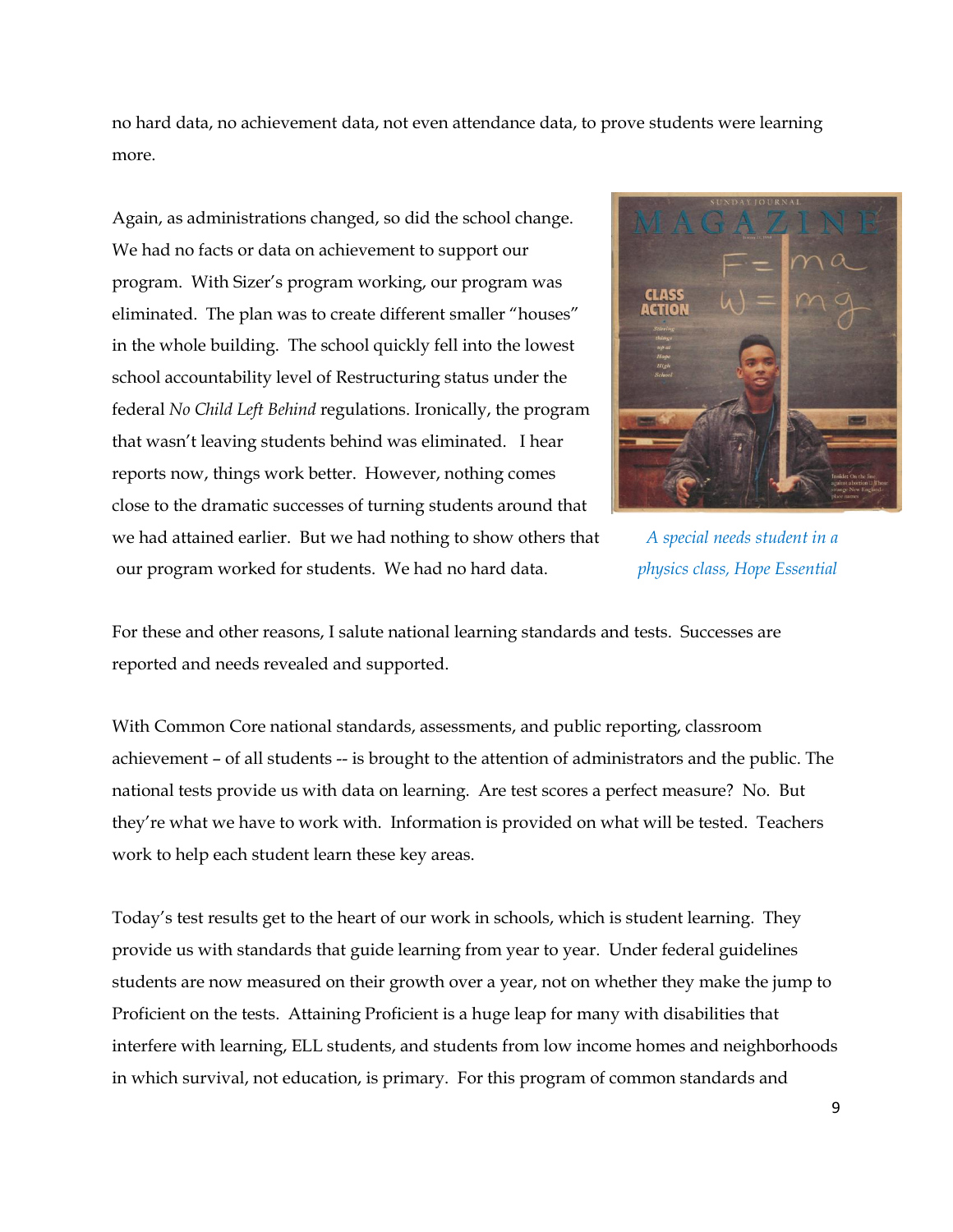assessments for all, we thank those at the top – the governors, state school commissioners and administrators, and federal officials. Left to our own devices to make curriculum decisions on what should be taught and when, we'd still be debating this in the schools.

Most of the national Common Core Standards are what we teach anyway – or should be teaching, in such a way that students retain the knowledge, and for all students. The national standards are fundamentals of reading, writing and math. But teachers need the big picture understandings, support and resources to be able to do this major shift to serve all students well. It doesn't just happen.

The state math tests in many states and in the Common Core standards ask students to explain a math problem and answer in writing how the problem is solved. Students must show math understanding, not memorization of algorithms. Grade level mastery Standards build from year to year, moving on the previous year's learning.

On literacy tests, students have to write about a central idea in a passage they're given, answer questions on close reading and inference, and write in different ways for different purposes. Students must learn to use contexts clues for vocabulary understanding. What was once high level literary analysis reserved only for some students – how word choice affects point of view and tone, read complex text proficiently – is now expected of each student. We can select text close to our students to help them learn these process standards well. The Writing Standards of research and assessing sources in today's information-rich world is required for all.

I marvel that critics charge these tests unfair. Unfair is not having common standards for every child, those privileged and also those lacking the privileges of relative family wealth, parent level of education, and stable and safe home lives.

These standards are good guides for teachers and good skills for students to learn. Many teachers now take pride in seeing their students' scores increase after teaching the specific learning needed and tested. Teachers still have freedom in *how* to teach. Research tells us that students do best on the state tests when the curriculum isn't narrowed to teach only to the test.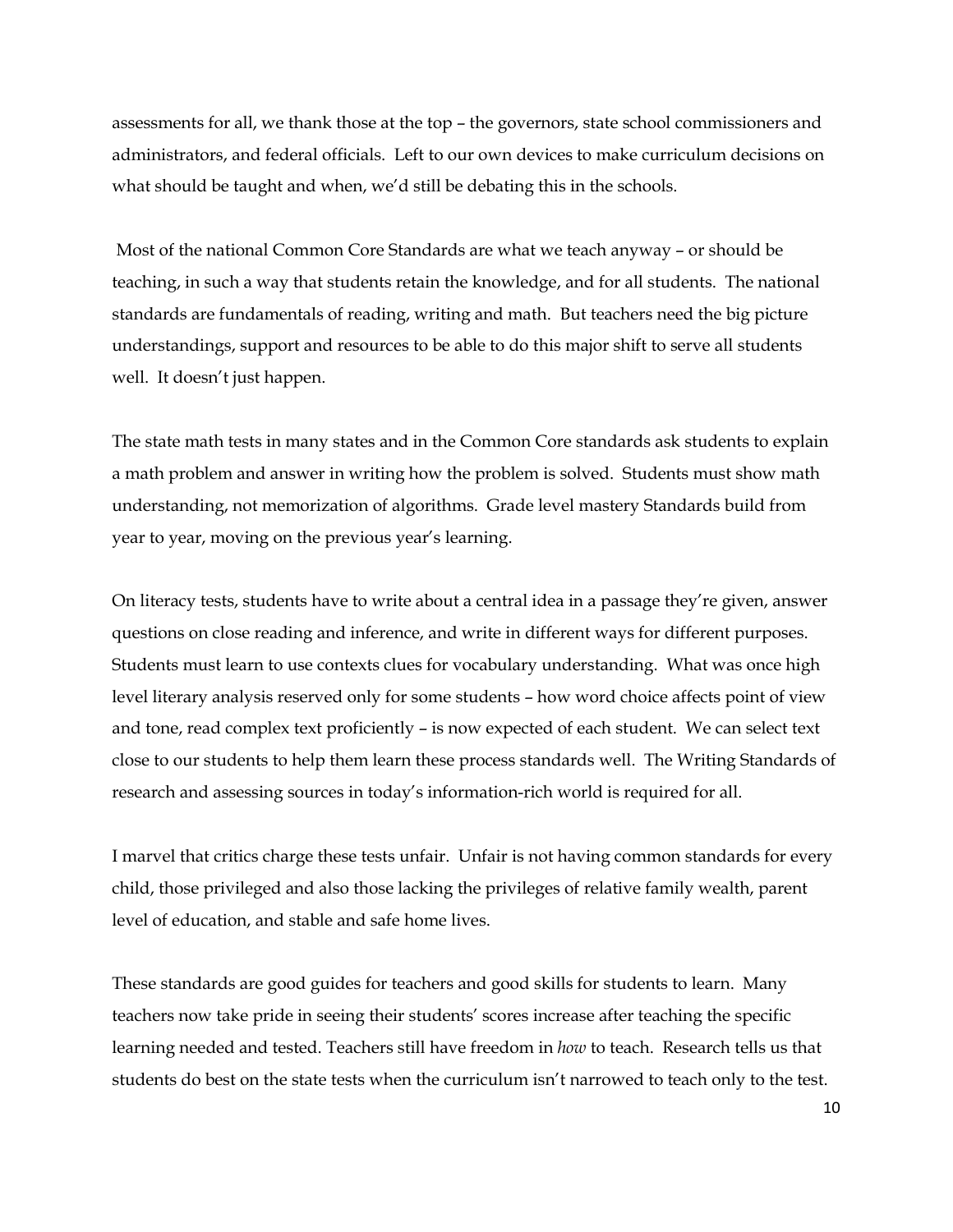Most teachers don't just teach for test questions; they integrate the standards into their teaching. When teachers team up and integrate standards, their test scores soar, verifying learning. Great teachers can still be great teachers. The test scores correlate with teaching effectiveness. Ineffective teachers, or those who ignore the standards, show up in test score results over a period of time. Is this unfair? Cheating our students of important learning is unfair.

When teachers can team up, we can boost one another's spirits, help one another through the tough issues, celebrate successes, bring common purpose, and working together acclimate students to our teaching and learning modes. Preparing students for standards learning is hard to do alone.

Students whom we might have thought would never be able to work in a certain way on a focused topic can learn to do this well. We can change students. I saw this in our brief bright period of a transformed public school program under Sizer's ideas, which carved out a grand experiment. Teaching common standards means students learn better, all students. We needn't cheat the top achieving students; they still can and must be challenged.

Bright students are limited by standards, critics say. But if some students know the standards, they can do higher level work. This is how high demographic schools work. Standards restrict teachers' freedom is the other argument. But teachers have the freedom to be inventive in how they teach. This is explicitly stated in the standards documents.

Teaching no longer is private practice. We can't afford it. Most compelling is the growing gap between those students who succeed and those who will go unprepared out into a world where lower level jobs are disappearing, replaced by jobs requiring higher level technical skills. The rapid technology infusion removing old jobs leave poorly educated students behind in the dust. One must know how to read, write, reason, research areas, and understand math well. Our students' lives depend on this. It's well worth the hard work it takes us.

I guess one has to have been through what I've been through as a teacher, seeing students transformed, and as school system administrator—in the view from the balcony -- to really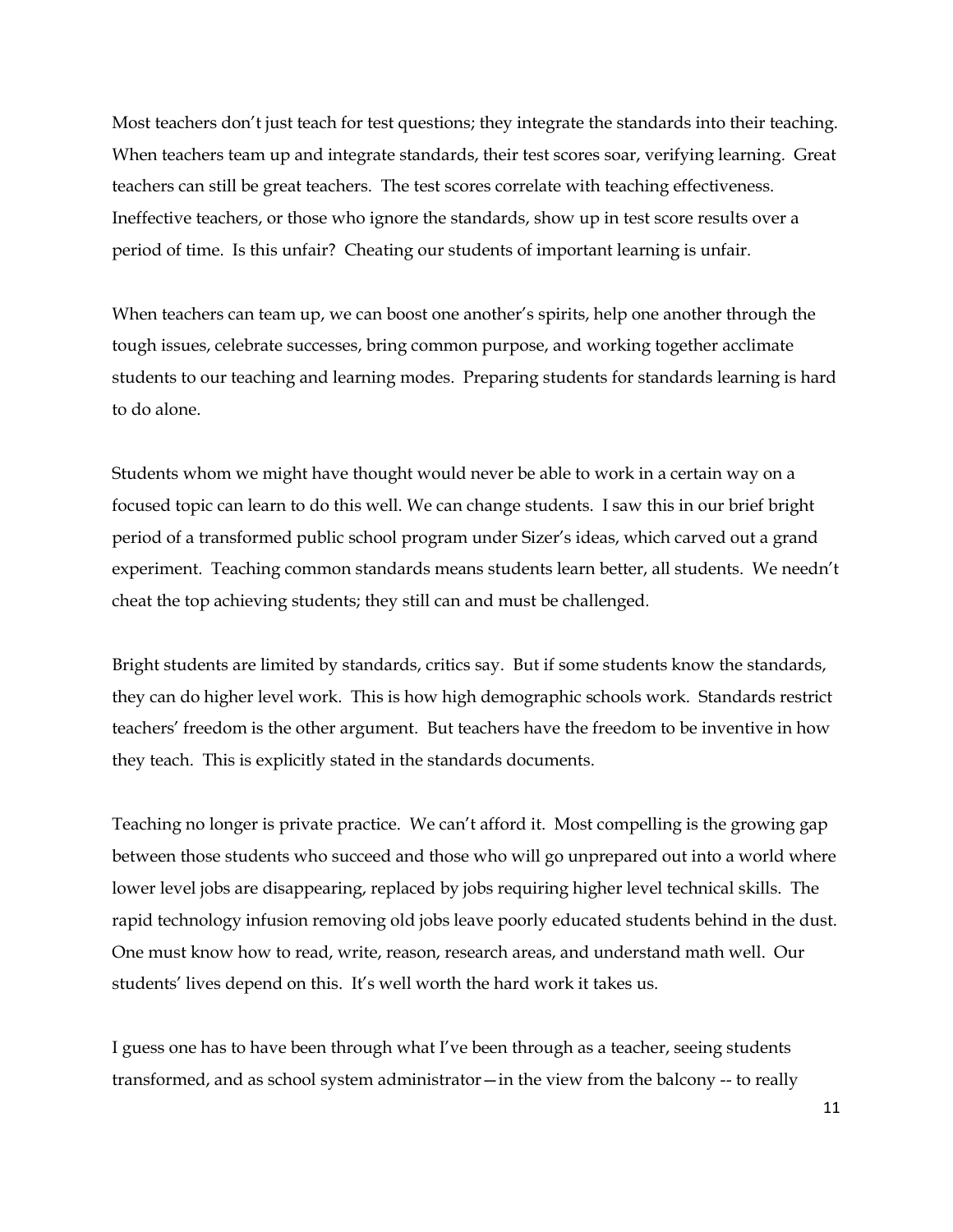understand why these learning standards and tests are good. Without outside test scores based on information that we're provided well in advance, we have no strong measure of a our students' learning. Now learning – for all students – is at the heart of school.

The test isn't the end all and be all. But it is an indicator to us of learning. Learning must be the center of the work. Assessments are an important measure of achievement. Qualitative observations are important. But we have to also have hard data to see if students really are learning, if teachers are teaching in such a way that students learn, and are following a reasonable framework of study, rather than the earlier period of curriculum anarchy.

If students do quickly learn and know the standards understandings, that's superb. Teachers are then free to support higher level learning. Common Core Standards are not a limitation but minimal competency.

Developing common Standards learning isn't easy, it's not without stress and anxiety, but teaching never is. Having evidence in outside test score data is something small in the varied interactions and activity of school. State testing is viewed by many school people as disruptive to a school. State tests to provide outside objective assessments are criticized as taking time away from learning.

But the results are what we can learn from, and what we can show others – parents, administrators, the community, and colleagues -- as one piece of evidence that our students have learned. Test results are open to public scrutiny, as they should be.

We have the privilege and responsibility to help all students. We can exalt in our successes. Success should be recognized, saluted; needs noted.

With common core standards at each grade level nationally, more struggling students, and all students, have a fairer playing field when the same standards are taught, beginning in the early grades. National standards bring national resources to help with the standards learning.